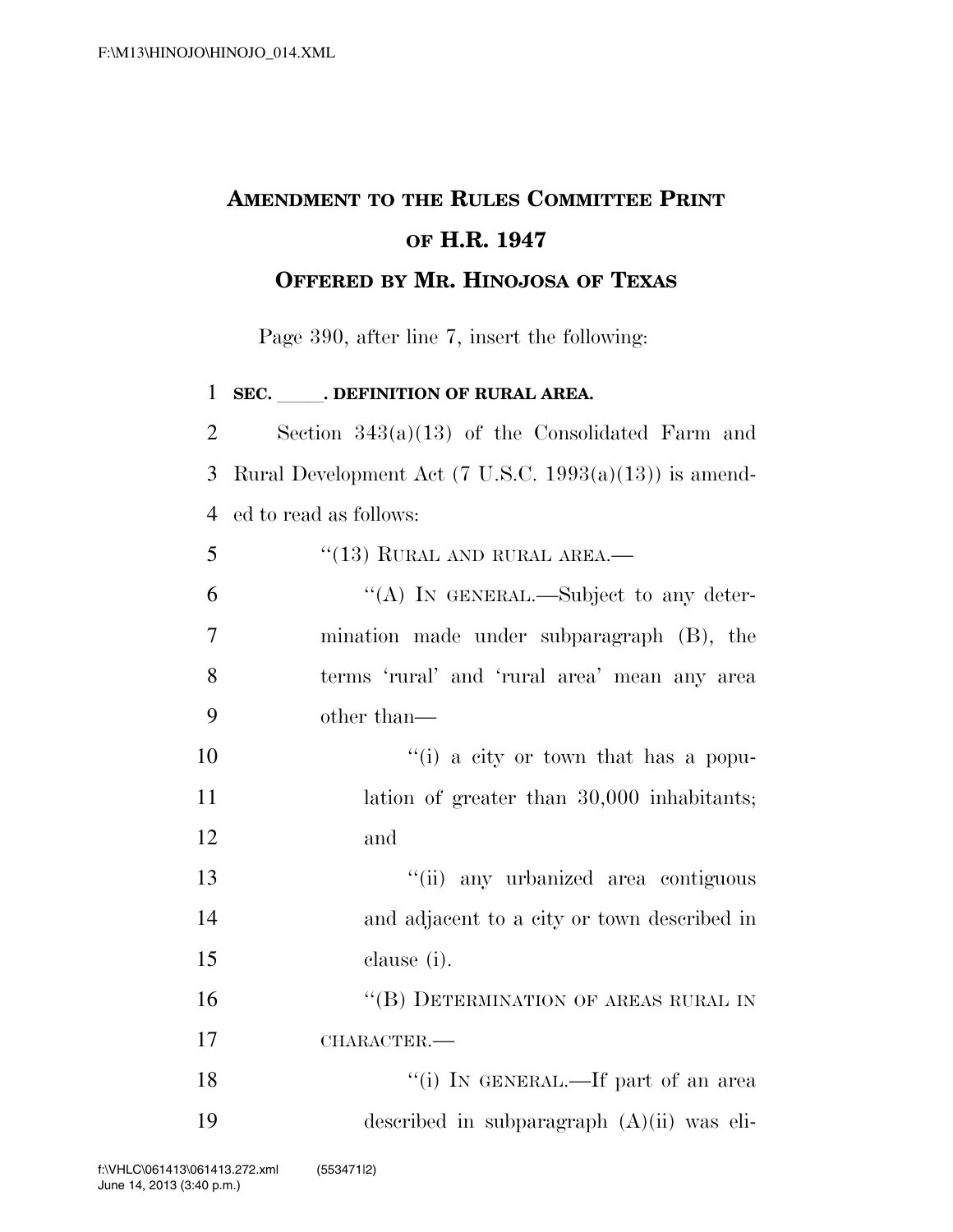$\mathfrak{D}$ 

 gible under the definitions of the terms 'rural' and 'rural area' in this paragraph (as in effect on the day before the date of the enactment of this paragraph) for a community facility program, a water and waste disposal program, a broadband pro- gram, a rural business development pro- gram authorized by section 306 or 310B and described in section 310B(g) or  $381E(d)(3)$ , or a rural development loan or grant program, that area shall remain so eligible unless the Secretary, acting through the Under Secretary for Rural De- velopment (referred to in this subpara- graph as the 'Under Secretary'), deter- mines the area is no longer rural, based on 17 the criteria described in clause (iii). 18 ''(ii) OTHER AREAS.—On petition of a unit of local government in an urbanized area described in subparagraph (A)(ii), or on the initiative of the Under Secretary, 22 the Under Secretary may determine that part of an area is rural, based on the cri-teria described in clause (iii).